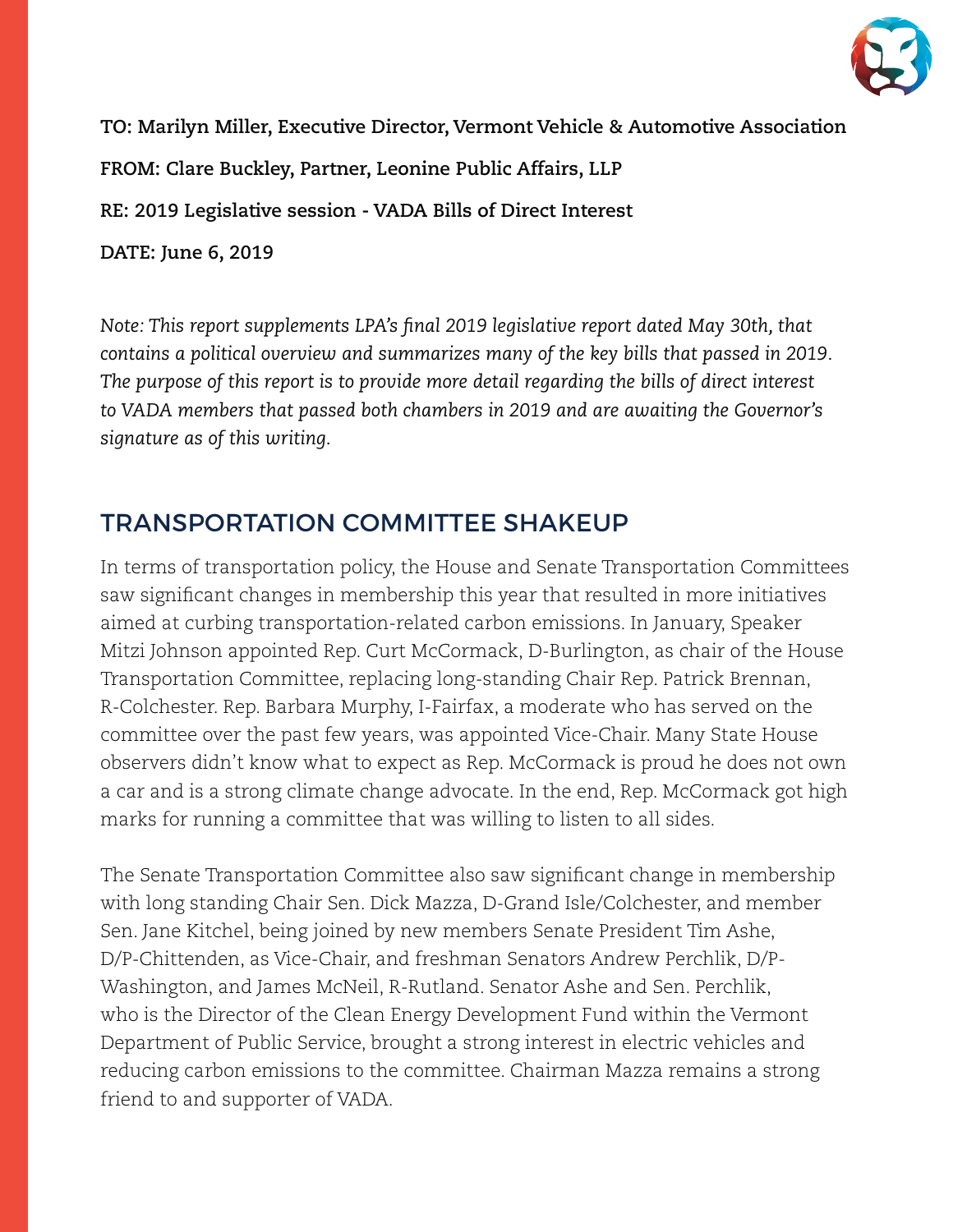

VADA achieved its top three priorities this year as described below:

- » Pass a bill to reverse a Department of Taxes decision to impose the sales tax on parts being incorporated into dealer-owned used vehicles being reconditioned for resale
- » Pass a bill to authorize dealers to have up to 30 days after the sale of a used vehicle where the title is being held by a lienholder to submit the paperwork to DMV under certain circumstances
- » Oppose S.135, a bill related to dealer financing, to ensure it did not pass this year

# BILLS OF DIRECT INTEREST TO VADA

1. BILLS THAT PASSED BOTH CHAMBERS AND ARE AWAITING THE GOVERNOR'S SIGNATURE

## SALES TAX ON AUTO PARTS INCORPORATED INTO DEALER-OWNED USED VEHICLES FOR RESALE (H.514)

### [Click here for a link to H.514 as it passed the House and Senate](https://legislature.vermont.gov/Documents/2020/Docs/BILLS/H-0514/H-0514%20As%20Passed%20by%20Both%20House%20and%20Senate%20Unofficial.pdf)

VADA succeeded in persuading lawmakers to include Section 39 in H.514, a miscellaneous tax bill, which reverses the Vermont Department of Taxes decision to impose Vermont's six percent sales tax on parts incorporated into dealerowned vehicles being reconditioned for resale effective July 1, 2019. Last year the tax department took the position that there is no exemption available for parts incorporated into reconditioned vehicles, despite dealers using resale certificates and thereby not paying the sales tax for years and the fact that the purchase and use tax is paid on the parts when the vehicle is sold. VADA representatives met with the Commissioner of Taxes and others in late 2018 to convince them to reverse their decision but the tax department held firm citing the lack of a statutory exemption. The tax commissioner offered to push his decision to impose the sales tax on auto parts off for a year to allow VADA to sue the department and get a court ruling. Realizing the significant expense of litigation and the risk of a court ruling against VADA, VADA pursued a legislative solution. Governor Scott supported Section 39 but did not include it in his proposed miscellaneous tax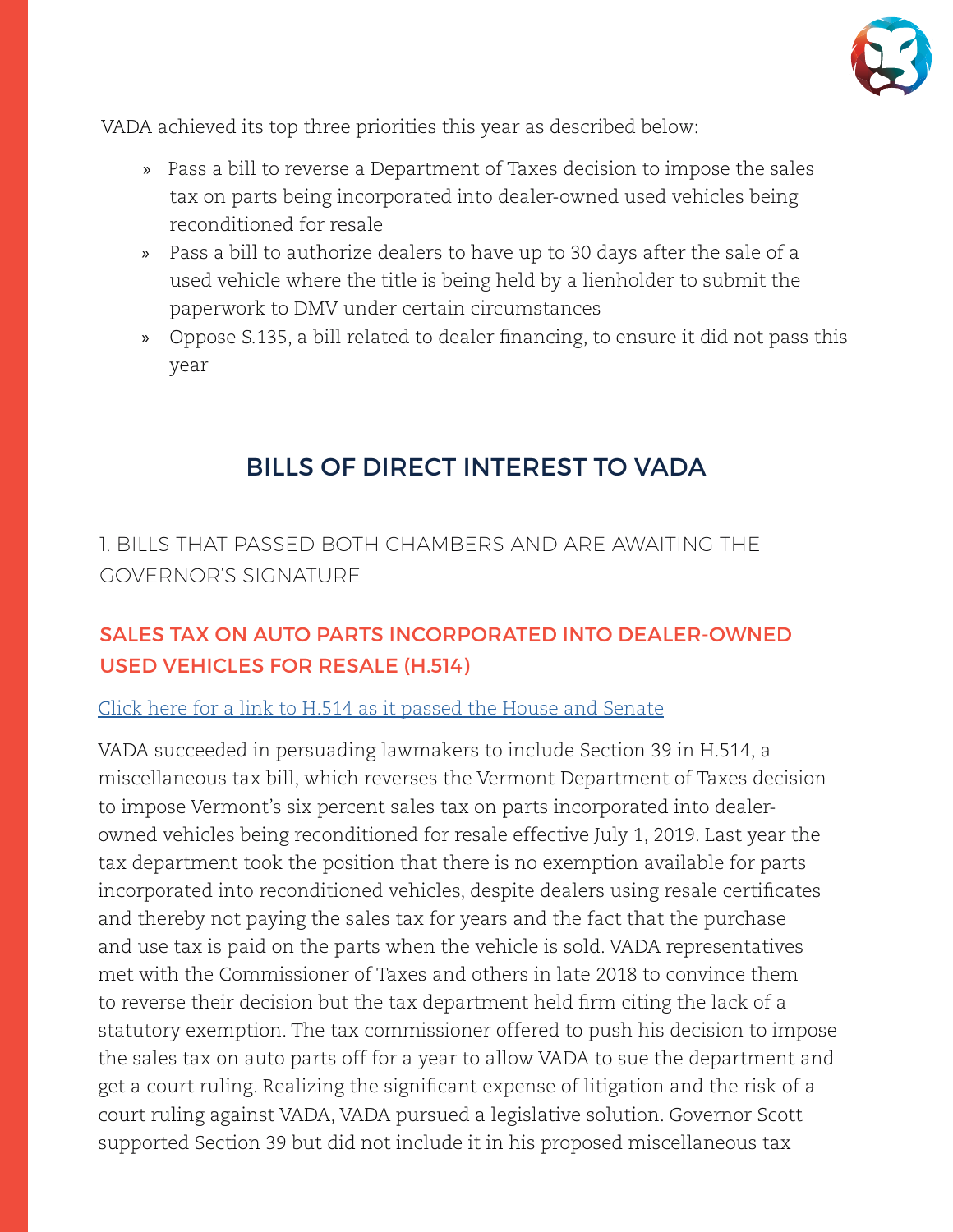

bill. Instead, the tax commissioner offered it in testimony to the House Ways and Means Committee. VADA member Mitchell Jay also testified in favor of it and VADA lobbied all members privately to include it in the bill. While all committee members voted for it, special recognition goes to Rep. Sam Young, D-Glover, who championed VADA's cause in the House Ways and Means Committee. A VADA representative also testified in the Senate Finance Committee and lobbied Senators. Senate Finance Committee Chair Senator Ann Cummings, D-Washington, strongly supported VADA, which went a long way to get a unanimous vote in her committee.

It is important to note that the sales tax has been and will continue to be imposed on many items used in an automotive repair shop, such as tools and equipment and shop supplies. The tax department will likely be updating its Vermont Sales and [Use Tax Guide](https://tax.vermont.gov/sites/tax/files/documents/GuideSUTforAutomotiveRepairsIndustry.pdf) for the Automotive Repairs Industry soon to reflect Section 39, which is effective July 1, 2019 (the same date that the tax department said it would begin taxing these parts). The language in H.514 that has passed the House and Senate (and we are awaiting the Governor's signature) is as follows:

#### Sec. 39. 32 V.S.A. § 9741 is amended to read:

#### § 9741. SALES NOT COVERED

Retail sales and use of the following shall be exempt from the tax on retail sales imposed under section 9771 of this title and the use tax imposed under section 9773 of this title.

#### \*\*\*

(12) Motor vehicle purchases and use taxed under chapter 219 of this title and the transactions exempted therefrom which are listed in section 8911 of this title. Provided, however, that notwithstanding subdivision 8911(5), construction, earthmoving, logging, and motorized equipment which that has not been registered as a motor vehicle is subject to tax under this chapter; and further provided that power take off and other auxiliary equipment on motor vehicles, whether attached prior to or subsequent to registration, is not exempt under this section. Motor vehicle parts purchased by a dealer registered under the provisions of 23 V.S.A. §§ 451–468 shall be exempt from the tax under this chapter when used to recondition a used motor vehicle owned by the dealer in its inventory for resale.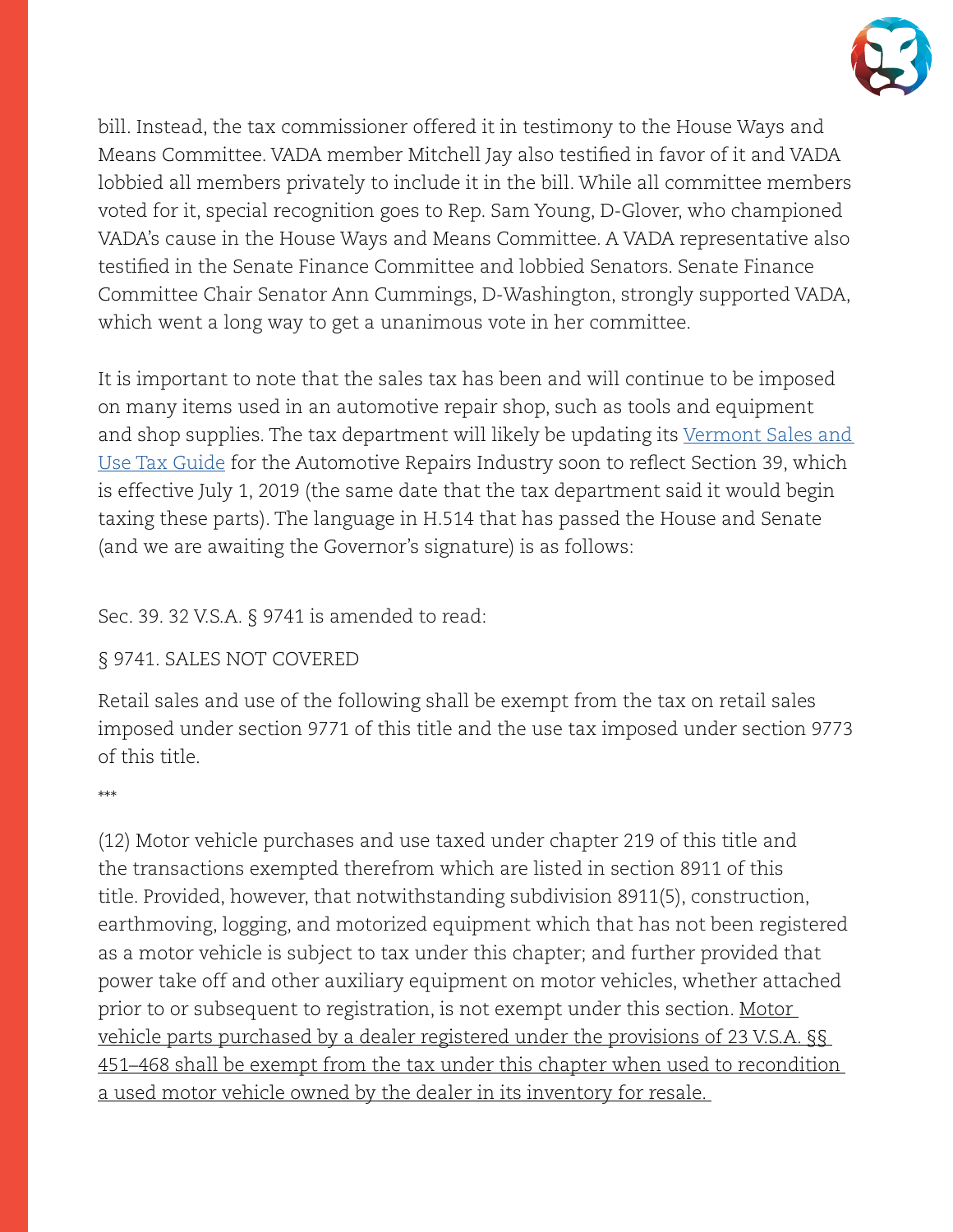

### DMV MISCELLANEOUS BILL (S.149)

#### [Click Here for link to S.149 as it passed the House and Senate.](https://legislature.vermont.gov/Documents/2020/Docs/BILLS/S-0149/S-0149%20As%20Passed%20by%20Both%20House%20and%20Senate%20Unofficial.pdf)

S.149 contains various amendments to Department of Motor Vehicle laws, including the creation of a permit for anyone who plans to test automated vehicles in Vermont. At VADA's request, the bill includes Sections 19-22 that provide a motor vehicle dealer with up to 30 days after the sale of a used vehicle where the title is held by a lienholder to submit paperwork to DMV under certain circumstances. This is modeled on a New Hampshire law. Sections 19-22 are effective July 1, 2019. DMV will be issuing a new form for dealers to complete for used vehicle sales that meet all the requirements set forth in the statute. See full text of these sections below.

#### Sec. 19. 23 V.S.A. § 2015(b) is amended to read:

(b) If the application refers to a vehicle purchased from a dealer, it shall contain the name and address of any lienholder holding a security interest created or reserved at the time of the sale and the date of his or her security agreement and be signed by the dealer as well as the owner, and the dealer shall promptly mail or deliver the application to the Commissioner unless title is in the possession of a lienholder at the time of sale, in which case the dealer shall have until 30 calendar days after the date the dealer acquired the vehicle to mail or deliver the application to the Commissioner. The dealer shall not be entitled to the extension if the lien on the vehicle was granted by the dealer to finance vehicle inventory acquisition.

#### Sec. 20. 23 V.S.A. § 2024 is amended to read:

#### § 2024. RESALE BY DEALER

If a dealer buys a vehicle, and holds it for resale, and obtains the certificate of title from the owner or the lienholder <del>within 10 days after receiving the vehicle</del>, then the certificate need not be sent to the Commissioner. When the dealer transfers the vehicle to a person, other than by the creation of a security interest, he or she shall simultaneously execute the assignment and warranty of title by filling in the spaces on the certificate of title or as prescribed by the Commissioner <u>or, if title</u> is held by a finance source, execute a form prescribed by the Commissioner that provides proof of the transfer but does not release the lien. The certificate shall be mailed or delivered to the Commissioner with the transferee's application for a new certificate.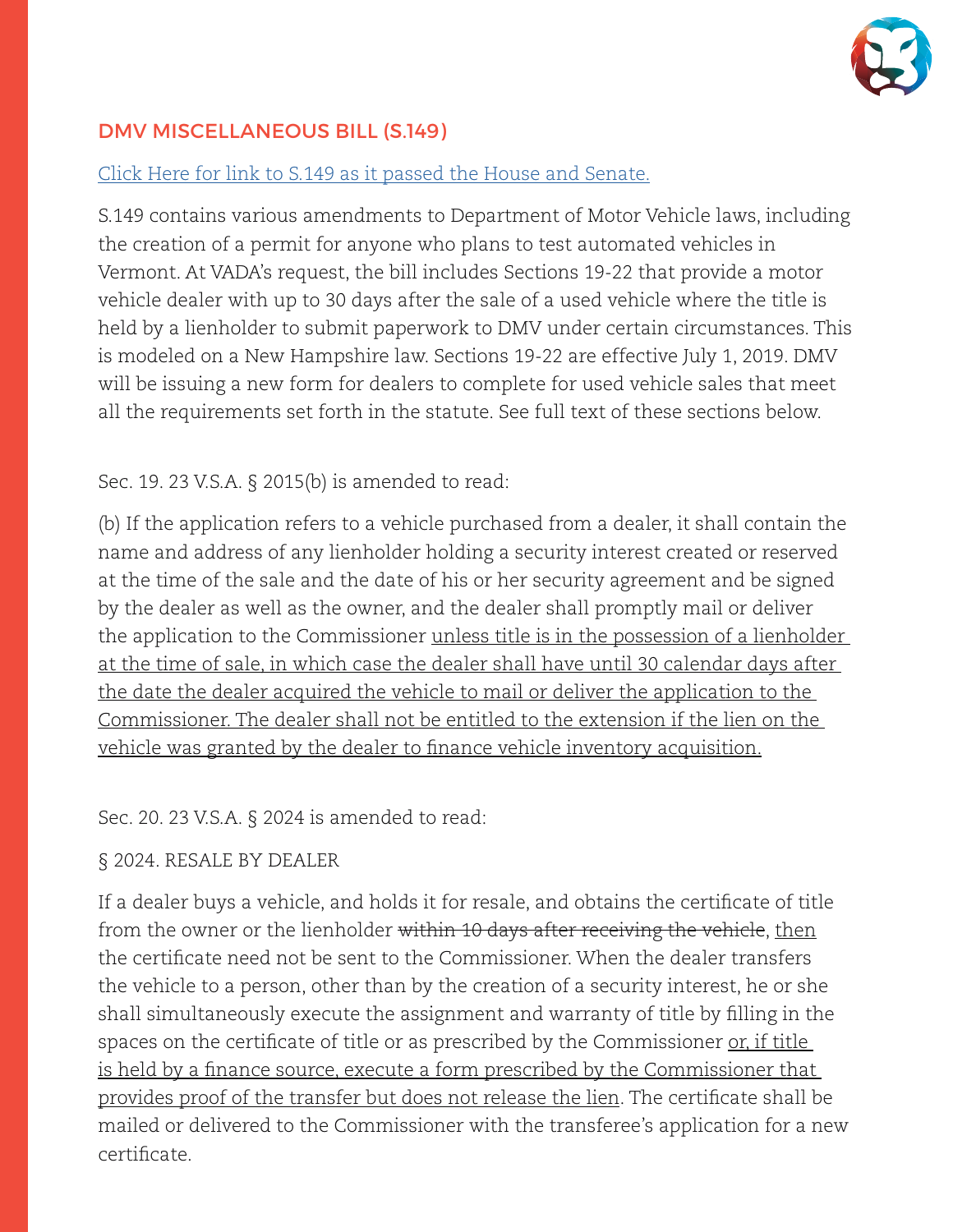

#### Sec. 21. 23 V.S.A. § 459 is amended to read:

### § 459. NOTICE, APPLICATION, AND FEES TO COMMISSIONER

(a) Upon issuing a number plate with temporary validation stickers, a temporary number plate, or a temporary decal to a purchaser, a dealer shall, within have 15 calendar days, or up to 30 calendar days as applicable pursuant to subsection 2015(b) of this title, to forward to the Commissioner the application and fee, deposited with him or her by the purchaser, together with notice of such issue and such other information as the Commissioner may require.

(b) If a number plate with temporary validation stickers, a temporary registration plate, or a temporary decal is not issued by a dealer in connection with the sale or exchange of a vehicle or motorboat, the dealer may accept from the purchaser a properly executed registration, tax, and title application, and the required fees for transmission to the Commissioner. The dealer shall, within have 15 calendar days, or up to 30 calendar days as applicable pursuant to subsection 2015(b) of this title, to forward to the Commissioner the application and fee together with such other information as the Commissioner may require.

Sec. 22. 23 V.S.A. § 2083 is amended to read:

§ 2083. OTHER OFFENSES

(a) A person who:

\*\*\*

(2) knowingly fails to mail or deliver a certificate of title or application for a certificate of title to the Commissioner within  $2\theta$   $30$  days after the transfer or creation or satisfaction of a security interest shall be subject to the penalties prescribed in subdivision (5) of this subsection;

(3) knowingly fails to deliver to his or her transferee a certificate of title within  $2\theta$  30 days after the transfer shall be subject to the penalties prescribed in subdivision (5) of this subsection;

\*\*\*

(5) knowingly violates any provision of this chapter, except as provided in subdivision (6) of this subsection or section 2082 of this title, shall be fined not more than \$2,000.00, or imprisoned for not more than two years, or both; or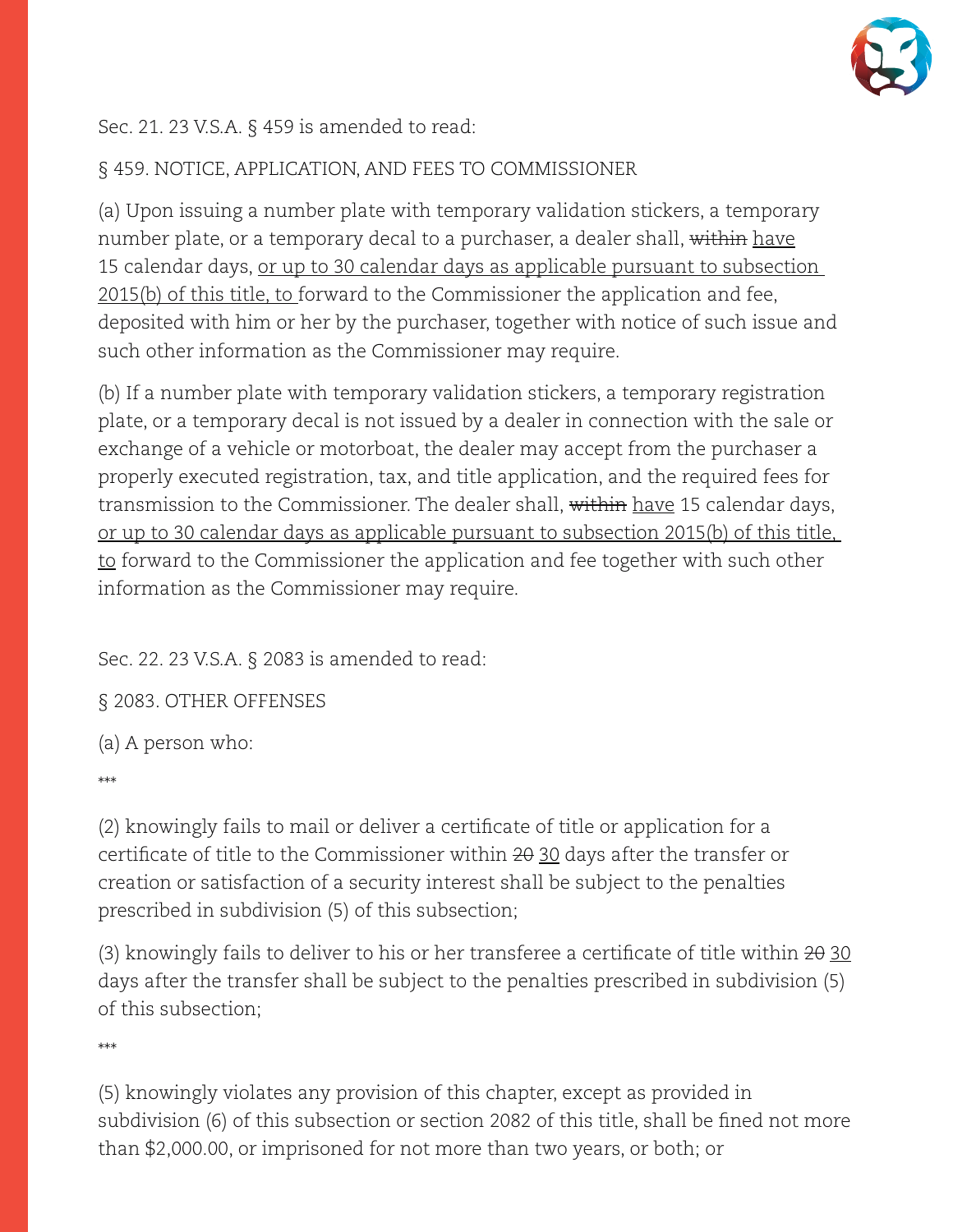

(b) Absent a showing of a knowing failure to deliver as provided in subdivision (a) (3) of this section, a person who fails to deliver to his or her transferee a certificate of title within  $10 \frac{30}{20}$  days after the transfer commits a traffic violation and shall be assessed a civil penalty of not more than \$1,000.00.

### UNCONSCIONABLE CONTRACTS (S.18)

#### [Click here for S.18 as passed by the House and Senate](https://legislature.vermont.gov/Documents/2020/Docs/BILLS/S-0018/S-0018%20As%20Passed%20by%20Both%20House%20and%20Senate%20Unofficial.pdf)

S.18, An act relating to consumer justice enforcement, addresses so-called "unconscionable" contract provisions and is largely a do-over of S.105 from the 2017-2018 biennium, which Governor Scott vetoed. The bill provides that certain types of contract provisions, if used in a non-negotiated contract between a business and an individual, are presumptively unconscionable. If there is a dispute between the parties that ends up in court and the business invokes one of the contract provisions (for instance, a waiver of one's right to seek punitive damages), the court can determine that the provision is in fact unconscionable. The court can then also find that the business committed an unfair and deceptive trade practice in violation of the consumer protection statute and impose a \$1,000 penalty for each unconscionable contract provision, award the plaintiff attorney's fees, and impose other remedies available under the consumer protection statute.

VADA reached out to the American Financial Services Association and an expert attorney who drafts motor vehicle retail installment sales contracts and lease contracts in all 50 states for assistance in analyzing the potential impact this bill could have on dealers. These experts informed VADA that a provision in the Senatepassed bill that deemed unconscionable "a waiver of the individual's right to asset claims or seek remedies provided by State or federal statute" was broad and may implicate binding arbitration clauses common in many motor vehicle contracts. Moreover, dealer-assisted financing through a bank, credit union or sales finance company was not exempt under the Senate-passed bill but if a consumer obtained a motor vehicle sales contract or lease directly a bank, credit union or sales finance company, it would be exempt. VADA met with DFR Commissioner Mike Pieciak who agreed to support a provision that would exempt motor vehicle retail installment sales contracts because he regulated those under Title 9, Chapter 59. However, at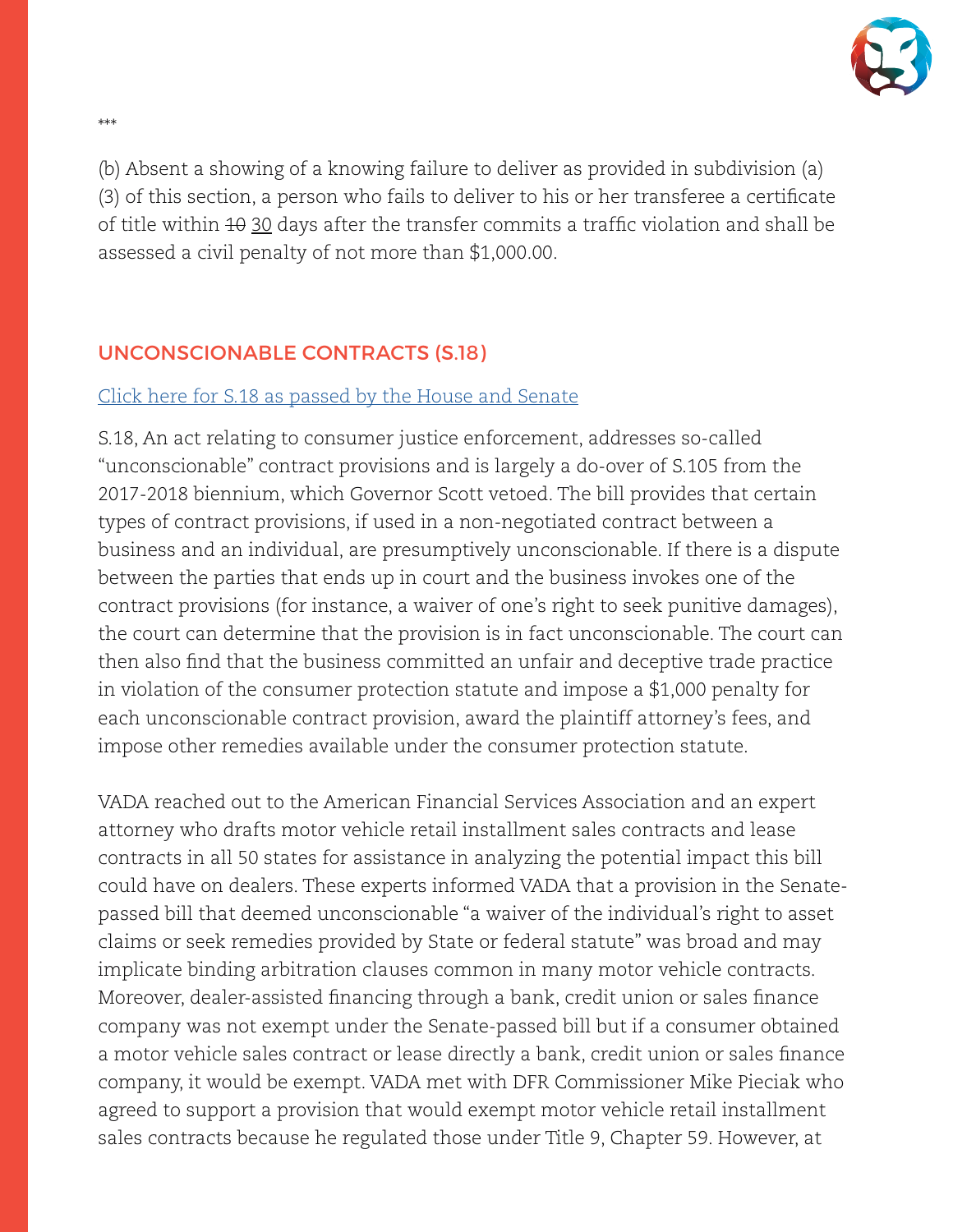

first, the DFR commissioner was neutral on exempting motor vehicle leases because he does not regulate leases. As a result, the House Judiciary Committee decided to exempt motor vehicle sales contracts but not to exempt motor vehicle leases. Commissioner Pieciak later decided he supported exempting leases but it was too late as the conference committee didn't have time to take testimony and the exemption was not in either bill.

**In the end, at VADA's request, the provision exempting motor vehicle retail installment sales contracts regulated under Title 9, Chapter 59, was included in the bill. However, motor vehicle lease contracts and any other form contracts dealers use with consumers, including but not limited to GAP contracts, rust proofing, etc, are not exempt and will be subject to S.18.**

The final version of S.18 states that "a waiver of the individual's right to a jury trial or to bring a class action" is presumed unconscionable. There is concern that this provision will deem binding arbitration provisions unconscionable, which are common in both motor vehicle sales contract and motor vehicle leases. It is possible that if this provision were interpreted to prohibit a binding arbitration provision in a contract that the Federal Arbitration Act would preempt this provision in Vermont law, but that is an open legal question.

S.18 has not yet been delivered to the Governor. It is an open question whether he will veto it like he did with S.105 from the 2017-2018 biennium. A key difference between S.105 and S.18 is that the latter exempts contracts related to participating in recreational activity, and thus is acceptable to the state's ski areas. Opposition to S.105 by the state's recreational industry was a key factor in the Governor's decision to veto it. If he signs S.18 into law or allows it to take effect without his signature it will take effect on October 1, 2020. **All Vermont motor vehicle leasing, rustproofing, GAP and other contracts that Vermont dealers use with consumers need to be reviewed if this bill becomes law.**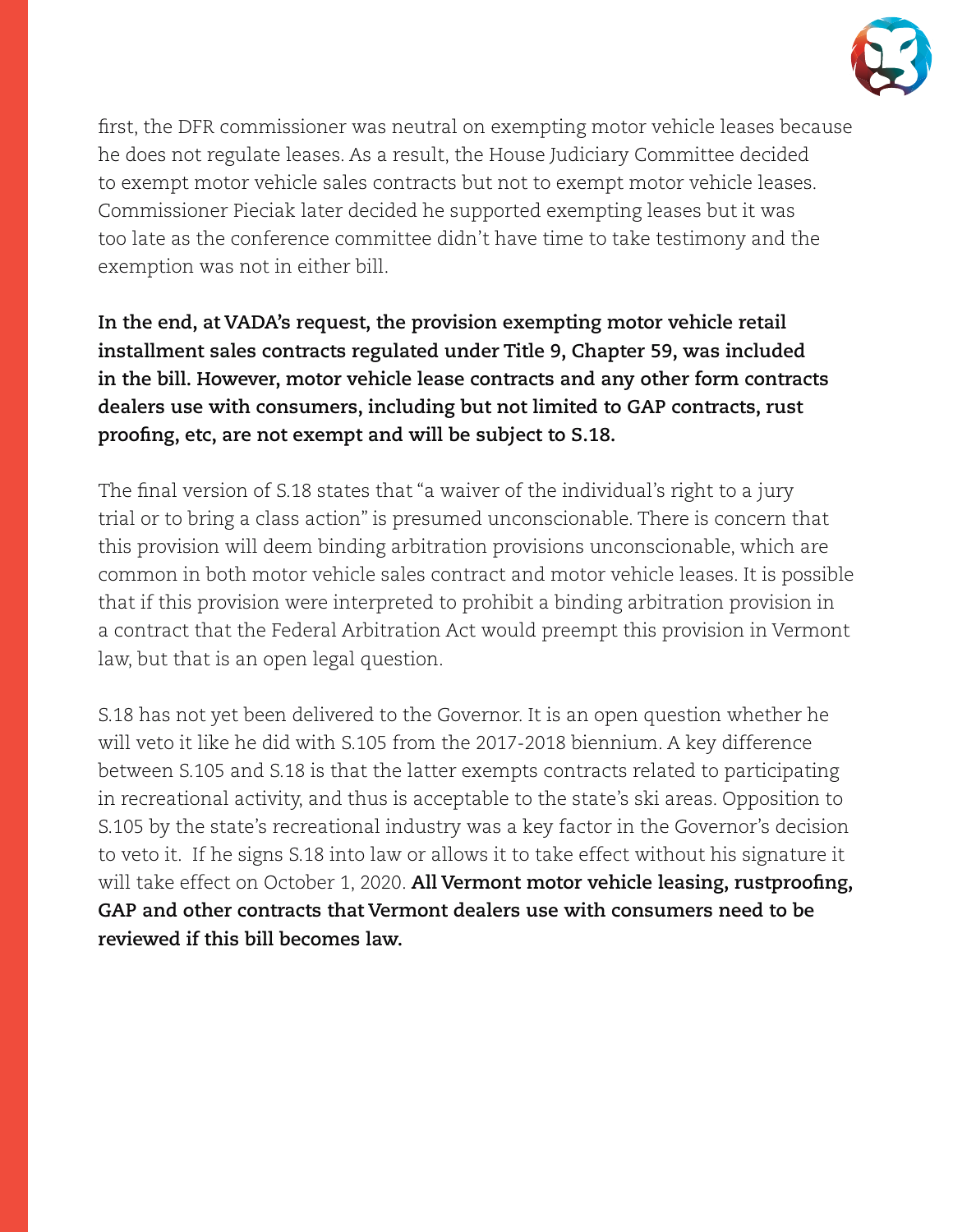

### TRANSPORTATION BILL (H.529)

[Here is a link to the bill as it passed the House and Senate.](https://legislature.vermont.gov/Documents/2020/Docs/BILLS/H-0529/H-0529%20As%20Passed%20by%20Both%20House%20and%20Senate%20Unofficial.pdf)

The annual transportation bill or "T-bill" was approved without much controversy in 2019. The bill authorizes a FY2020 transportation program of nearly \$620 million. Some key provisions in the bill that affect dealers are:

- » Section 34 creates a \$2 million Vehicle Incentive and Emissions Repair Program that provides low income Vermonters with incentives to purchase more efficient vehicles and point-of-sale vouchers to repair certain vehicles that fail emissions testing. The Agency of Transportation is charged with administering these two new programs. Please see Section 34 by clicking on the link above.
- » Section 44 makes changes to the Automated Vehicle Inspection Program by exempting any vehicle more than 16 model years old from emissions or an on board diagnostic (OBD) systems inspection effective July 1, 2019. Section 45 authorizes the commissioner of DMV to update rules and to implement a "temporary work-around" to AVIP to achieve the OBD systems inspection exemption in such a short period of time.
- » Section 46 creates a "Vehicle Feebate and Vehicle Incentive Programs Funding Report" as follows:

The Agency of Transportation, in consultation with the Joint Fiscal Office, shall complete a study and submit a written report to the House and Senate Committees on Transportation on or before October 15, 2019 concerning whether Vermont should establish a time-of-acquisition vehicle feebate program to act as a selffunding incentive program. For purposes of this section, a "vehicle feebate" provides rebates to individuals who purchase or, if applicable, lease efficient vehicles that are funded by fees levied on individuals who purchase or, if applicable, lease inefficient vehicles. The report shall, at a minimum, consider whether vehicle feebates should be structured in steps—one or multiple—or as a continuum; whether there should be separate vehicle feebates for different classes of vehicles and, if so, whether there should be different pivot points for where a fee crosses over to a rebate; and if vehicle feebates should apply to both new and used vehicles and purchased and leased vehicles. The report shall also consider how a time-of- acquisition vehicle feebate program or other funding mechanism could function with the vehicle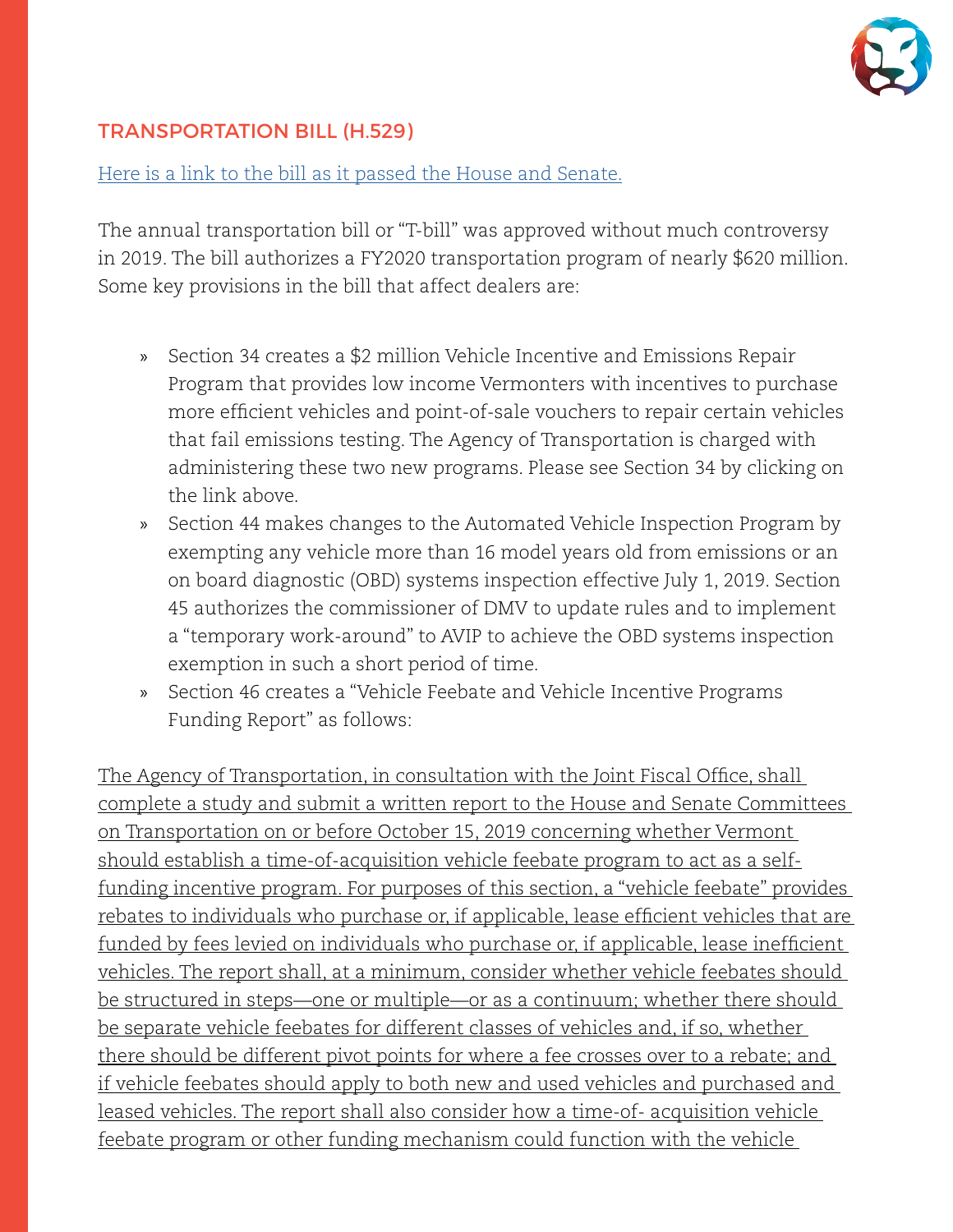

incentive programs established in Sec. 34 of this act and the level of investment, incentives, feebates, and other monetary incentives and disincentives needed to reach the number of plug-in electric vehicles in Vermont's Comprehensive Energy Plan.

» Section 47 creates a "Weight-Based Annual Registration Report" as follows:

The Agency of Transportation, in consultation with the Joint Fiscal Office, shall complete a study and submit a written report to the House and Senate Committees on Transportation on or before December 15, 2019 concerning the feasibility of implementing an annual motor vehicle registration fee system that addresses road maintenance cost allocations for road traveling motor vehicles based on vehicle weight. Such a registration fee system could be in addition to or in lieu of existing motor vehicle registration fees. The study and report shall, at a minimum, identify, analyze, and make recommendations on: the current motor vehicle registration fee structure, any benefits to establishing a new system that better allocates costs based on vehicle weight; any anticipated implementation difficulties; ways to measure vehicle weight; what types of road traveling motor vehicles could and should be subject to such a registration fee; how to calculate registration fees to best account for weight- based wear on Vermont roads; and how other States have implemented weight- based registration fees.

### II. BILLS OF DIRECT INTEREST TO VADA THAT DID NOT PASS IN 2019

Because 2019 was the first year of the legislative biennium bills that did not pass both chambers will carry over to the 2020 session. There are a number of bills of interest to VADA that were taken up in 2019 and did not pass, including H.201, related to towing and artisan's liens, and another proposal that would revamp the way that automotive repair technical education programs are operated.

The most significant bill to VADA that did not pass is **S.135, An Act Relating to Consumer Protection and Automobile Financing**. S.135 was introduced and referred to the Senate Economic Development, Housing and General Affairs Committee. [Click here for a link to S.135 as introduced](https://legislature.vermont.gov/Documents/2020/Docs/BILLS/S-0135/S-0135%20As%20Introduced.pdf). This bill imposes new obligations on dealers when financing a vehicle and significantly increases the penalties and fines for violating them as well as capping documentary fees at \$150 and capping dealer reserve at no more than two percent. Vermont Legal Aid